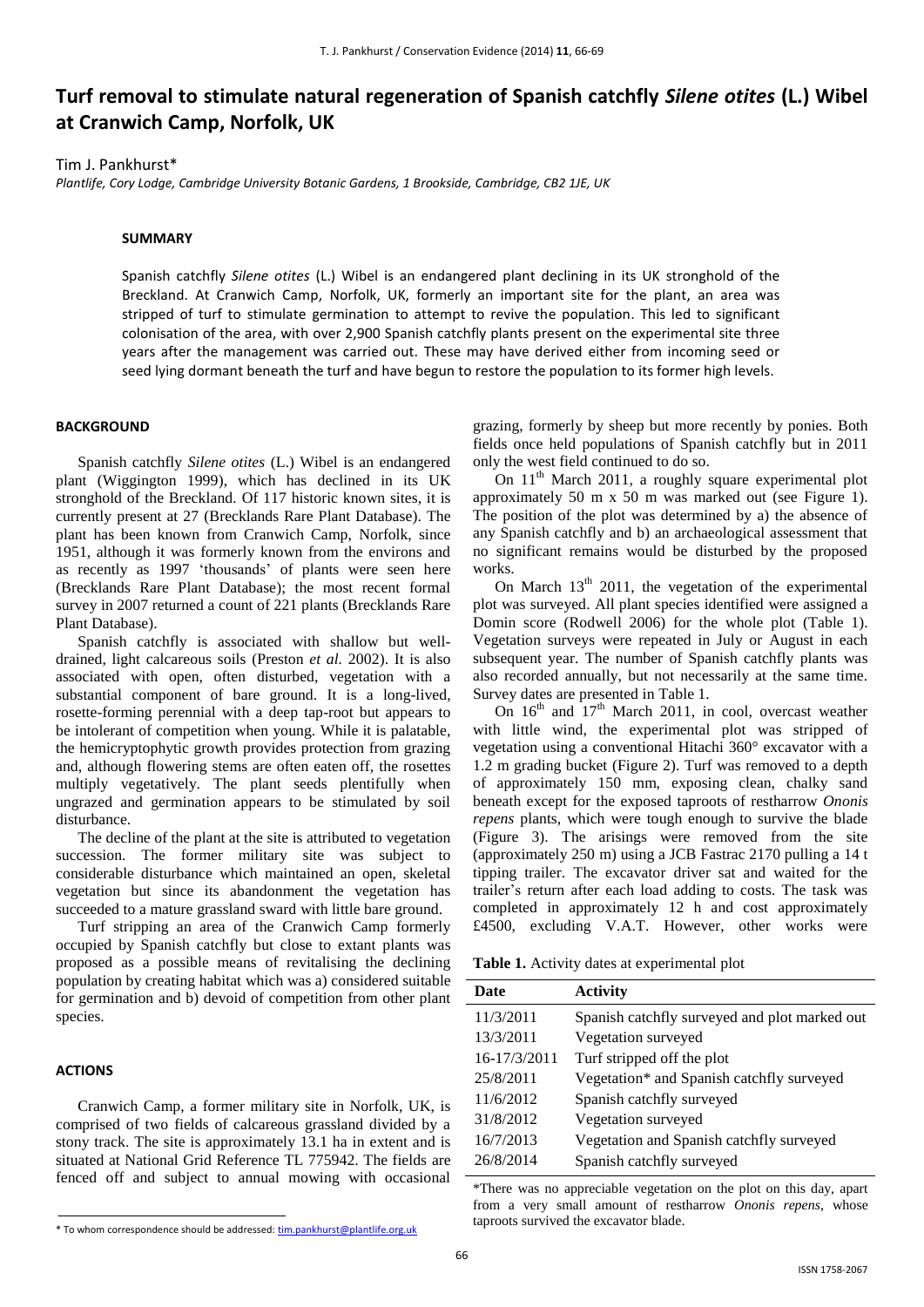**Figure 1**. The experimental plot before start of work.



**Figure 2**. Turf-stripping underway



**Figure 3**. Stripped plot, showing stumps of restharrow*.*



contracted at the same time and the same equipment performed other tasks on site, so a stand-alone turf removal would have cost more.

The work was undertaken by Plantlife and Butterfly Conservation because of the benefits envisaged both to Spanish catchfly and to a number of invertebrate species; only the observations relating to Spanish catchfly are reported here.

The site was subsequently visited to count Spanish catchfly plants; simplistic vegetation data were also collected to provide some interpretative context for any observed change in numbers.

**Table 2.** Number of plants of Spanish catchfly observed on experimental plot.

| Date          |                   | 11/3/11 25/8/11 11/6/12 16/7/13 26/8/14 |    |      |
|---------------|-------------------|-----------------------------------------|----|------|
| <b>Plants</b> | $\mathbf{\Omega}$ | 61                                      | 94 | 2929 |

## **CONSEQUENCES**

The experimental plot was surveyed on  $25<sup>th</sup>$  August 2011, several months after the management was completed, and no Spanish catchfly plants were found (Table 2). Sixty one plants were recorded in the year following works; most were young but a few were flowering and had rosettes of a size that suggested that they had germinated the previous year. A small increase in the number of plants was observed the year after that (2013) but considerable expansion of the population was recorded in year three (2014) (Table 2). The large number of plants observed in 2014 placed this site amongst the top five sites for Spanish catchfly in the UK.

Table 3 shows the structure of the vegetation before and at intervals after works. Most notable, apart from the numbers of Spanish catchfly, is the increased quantity of bare ground where there was very little previously. The plot has also acquired 22 new plant species (mainly annuals), three of which have since disappeared. Nine species, mainly perennials, have not reappeared after the works (Table 3). Some of the restharrow plants, which were stripped of greenery in the works, survived for a period and provided a very small amount of vegetative cover in the first months after the completion of works.

**Figure 4**. Regenerating stand of Spanish catchfly showing established plants with flowering spikes and plentiful young germinands*.*



67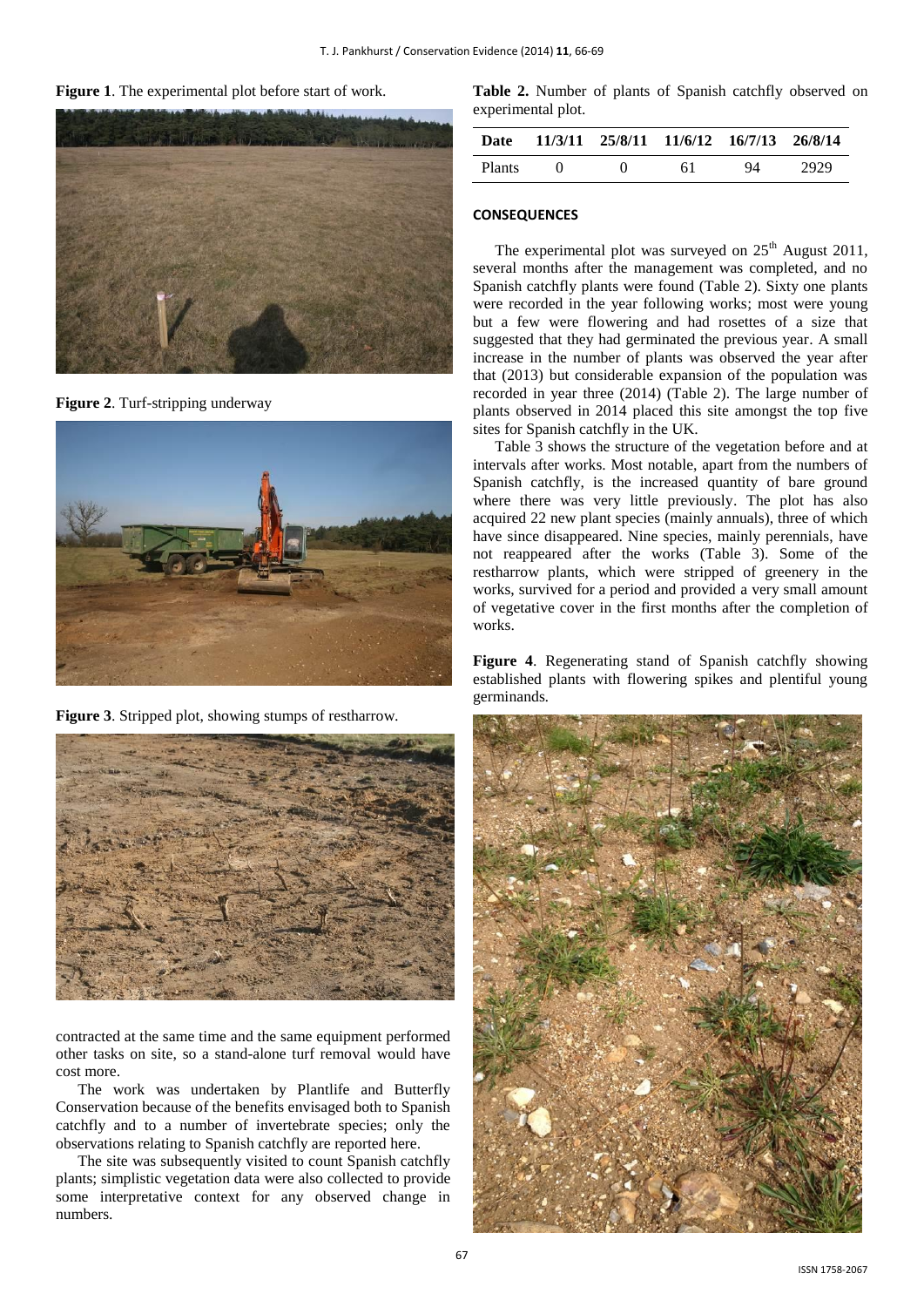|  | Table 3. Vegetation structure in experimental plot |  |  |  |
|--|----------------------------------------------------|--|--|--|
|--|----------------------------------------------------|--|--|--|

|                                           | <b>Domin scores</b> |                                  |                  |                  |                         |
|-------------------------------------------|---------------------|----------------------------------|------------------|------------------|-------------------------|
|                                           | Mar                 | Aug                              | Aug              | Jul              | Aug                     |
|                                           | $^{\circ}11$        | '11                              | $^{\circ}12$     | '13              | 614                     |
| <b>Bare Ground</b>                        | 1                   | 10                               | 8                | 8                | 8                       |
| Achillea millefolium                      | 3                   | $\overline{0}$                   | $\overline{2}$   | 2                | 3                       |
| Agrostis capillaris                       | 3                   | 2                                | 1                | 1                | 2                       |
| Anthoxanthum odoratum                     | $\overline{0}$      | $\mathbf{0}$                     | 1                | $\overline{0}$   | $\overline{c}$          |
| Anthyllis vulneraria                      | 4                   | 0                                | 1                | 2                | 6                       |
| Arabis hirsuta                            | 1                   | $\overline{0}$                   | 1                | 1                | $\overline{c}$          |
| Arenaria serpyllifolia                    | 1                   | 0                                | 3                | 3                | 3                       |
| Arrhenatherum elatius                     | 1                   | 0                                | $\overline{0}$   | $\theta$         | $\overline{0}$          |
| Artemisia vulgaris                        | 0                   | 0                                | 1                | 1                | 1                       |
| Astragalus danicus                        | 2                   | $\overline{0}$                   | 1                | $\overline{2}$   | $\overline{c}$          |
| Brachythecium rutabulum                   | 1                   | 0                                | $\theta$         | $\theta$         | $\boldsymbol{0}$        |
| Bryum argenteum                           | $\overline{0}$      | $\overline{0}$                   | $\overline{0}$   | 1                | $\overline{0}$          |
| Centaurea scabiosa                        | 0                   | 0                                | 1                | 1                | 1                       |
| Cerastium arvense                         | 1                   | $\overline{0}$                   | $\overline{0}$   | 1                | 3                       |
| Cerastium fontanum                        | 1                   | 0                                | 1                | 1                | 1                       |
| Chenopodium album                         | 1                   | 0                                | 1                | 0                | 0                       |
| Convolulus arvensis                       | 0                   | 0                                | 1                | 1                | 2                       |
| Conyza canadensis                         | 0                   | 0                                | $\overline{2}$   | 3                | 3                       |
| Crataegus monogyna (g)*                   | 1                   | 0                                | 1                | 1                | $\overline{c}$          |
| Crepis capillaris                         | 3                   | 1                                | $\overline{4}$   | 3                | 3                       |
| Dactylis glomerata                        | 1                   | 0                                | $\overline{0}$   | $\theta$         | $\mathbf{0}$            |
| Echium vulgare                            | 0                   | $\overline{0}$                   | $\overline{2}$   | 1                | $\overline{c}$          |
| Euphrasia nemorosa                        | 3                   | 0                                | $\theta$         | 1                | 3                       |
| Fallopia convolvulus                      | $\overline{0}$      | 0                                | 1                | $\overline{0}$   | $\overline{c}$          |
| Festuca ovina                             | 8                   | 1                                | 3                | 3                | 3                       |
| Festuca rubra                             | 2                   | $\overline{0}$                   | 1                | $\mathbf{1}$     | $\mathbf{1}$            |
| Galium verum                              | $\overline{4}$      | 0                                | $\overline{c}$   | 3                | 3                       |
| Helictotrichon pratense                   | 3                   | 0                                | 1                | $\theta$         | $\overline{0}$          |
| Holcus lanatus                            | 0                   | 0                                | $\overline{c}$   | 1                | 1                       |
| Hypochaeris glabra                        | 0                   | 0                                | 1                | 0                | 1                       |
| Hypochaeris radicata                      | 1                   | 0                                | 1                | 1                | 2                       |
| Knautia arvensis                          | 1                   | 0                                | 0                | $\boldsymbol{0}$ | 1                       |
| Koeleria macrantha                        | 1                   | 0                                | $\boldsymbol{0}$ | 2                | 2                       |
| Leontodon saxatilis                       | $\overline{0}$      | $\mathbf{0}$                     | $\mathbf{0}$     | $\boldsymbol{0}$ | $\mathbf{1}$            |
| Lotus corniculatus                        | 1                   | $\overline{0}$                   | $\overline{0}$   | 1                | $\overline{c}$          |
| Malus sylvestris $(g)^*$                  | 1                   | $\overline{0}$                   | $\mathbf{0}$     | $\overline{0}$   | $\boldsymbol{0}$        |
| Medicago lupulina                         | $\overline{c}$      | $\overline{0}$                   | $\overline{c}$   | 1                | $\overline{\mathbf{c}}$ |
| Ononis repens                             | 3                   | 2                                | 5                | 3                | 3                       |
| Papaver dubium ssp                        |                     |                                  |                  |                  |                         |
| dubium                                    | $\overline{0}$      | $\overline{0}$                   | 1                | 1                | $\mathbf{1}$            |
| Papaver rhoeas                            | $\overline{0}$      | $\overline{0}$                   | $\overline{0}$   | 1                | 0                       |
| Pastinaca sativa                          | 4                   | $\overline{0}$                   | 1                | 1                | $\mathbf{1}$            |
| Peltigera sp.                             | 1                   | $\overline{0}$                   | $\overline{0}$   | $\overline{0}$   | 0                       |
| Phleum bertolonii                         | $\overline{c}$      | $\overline{0}$                   | 3                | 2                | 3                       |
| Pilosella officinarum                     | $\overline{c}$<br>3 | $\overline{0}$<br>$\overline{0}$ | 3<br>5           | 4<br>4           | 4<br>3                  |
| Plantago lanceolata<br>Pseudoscleropodium |                     |                                  |                  |                  |                         |
| purum                                     | 3                   | 0                                | 0                | 1                | 2                       |
| Reseda lutea                              | 1                   | $\mathbf{1}$                     | 3                | 3                | 2                       |
| Rhytidiadelphus                           |                     |                                  |                  |                  |                         |
| squarrosus                                | 4                   | $\overline{0}$                   | 0                | 1                | 0                       |
| Rosa canina agg.                          | $\overline{0}$      | $\overline{0}$                   | 1                | 1                | 1                       |
| Sedum acre                                | $\Omega$            | 0                                | 3                | 3                | 3                       |

|                     | <b>Domin scores</b>    |                     |                     |                     |                   |
|---------------------|------------------------|---------------------|---------------------|---------------------|-------------------|
|                     | Mar<br><sup>'</sup> 11 | Aug<br>$^{\circ}11$ | Aug<br>$^{\circ}12$ | Jul<br>$^{\circ}13$ | Aug<br>$^4$ 14    |
| Senecio jacobaea    | 2                      | 1                   | 3                   | 1                   | 1                 |
| Senecio vulgaris    | 0                      | 0                   | 1                   | 1                   | 2                 |
| Silene latifolia    | 0                      | 0                   | 2                   | 2                   | 2                 |
| Silene otites       | 0                      | $\Omega$            | $\mathfrak{D}$      | $\mathfrak{D}$      | 3                 |
| Silene vulgaris     | 1                      | 0                   | 1                   | 1                   | $\mathfrak{D}$    |
| Thymus pulegioides  | 0                      | $\Omega$            | 0                   | 0                   | 1                 |
| Trifolium arvense   | 1                      | $\Omega$            | $\mathfrak{D}$      | 3                   | 3                 |
| Trifolium campestre | 3                      | $\Omega$            | 2                   | 3                   | 3                 |
| Trifolium dubium    | 0                      | 0                   | 0                   | 0                   | 1                 |
| Trifolium scabrum   | $\theta$               | $\Omega$            | $\Omega$            |                     | 1                 |
| Trisetum flavescens | 1                      | $\Omega$            | 1                   |                     |                   |
| Urtica dioica       | 1                      | 0                   | 0                   | 0                   | 0                 |
| Verbascum thapsus   | 0                      | 0                   | 1                   | 1                   | 0                 |
| Veronica chamaedrys | 1                      | $\Omega$            | $\Omega$            | $\Omega$            | 0                 |
| Vicia hisuta        | $\mathfrak{D}$         | $\Omega$            | $\Omega$            | $\Omega$            | $\mathbf{\Omega}$ |
| Vicia pannonica     | 1                      | 0                   | 0                   | 0                   | $\mathbf{\Omega}$ |

\* (g) signifies ground layer shrubs, after Rodwell (2006)

#### **DISCUSSION**

Preliminary results suggest that the turf stripping has been successful in stimulating the germination of Spanish catchfly and that sufficient open ground has persisted in subsequent years for the population to become established. As the number of seeding plants increases, the prospect of substantial further increase in numbers seems plausible as long as the amount of bare ground remains high.

Difficulties are foreseen however with continuing the methodology for counting Spanish catchfly plants. In areas of plentiful germination, swarms of tiny plants have been observed in very close proximity (Figure 4). The prognosis for such plants is that they will either self-thin, and fewer larger plants take over, or that they merge to become indistinguishable from each other; what are now groups of plants may then be counted as one plant. In such circumstances, an observed decline in numbers would not necessarily mean a decline in fortune for the population. To avoid misinterpretation, consideration will have to be given to adopting an alternative method for quantifying the amount of Spanish catchfly on the plot.

Although the plants may have come in as seed from the adjacent grassland or grown from seed lying beneath the turf, it seems likely that, given the relatively low number of plants in year one, most dormant seed were lost in the turf removal. In this context, the positioning of the excavation plot within the same ecological unit as an extant population is important.

## **ACKNOWLEDGEMENTS**

This work was funded by Grantscape and Wren, through the Landfill Communities Fund. Thanks are due to the Forestry Commission, who own the land, and Norfolk Wildlife Trust who manage it. They are also due to Natural England who were consulted on the project and gave consent for the works to proceed.